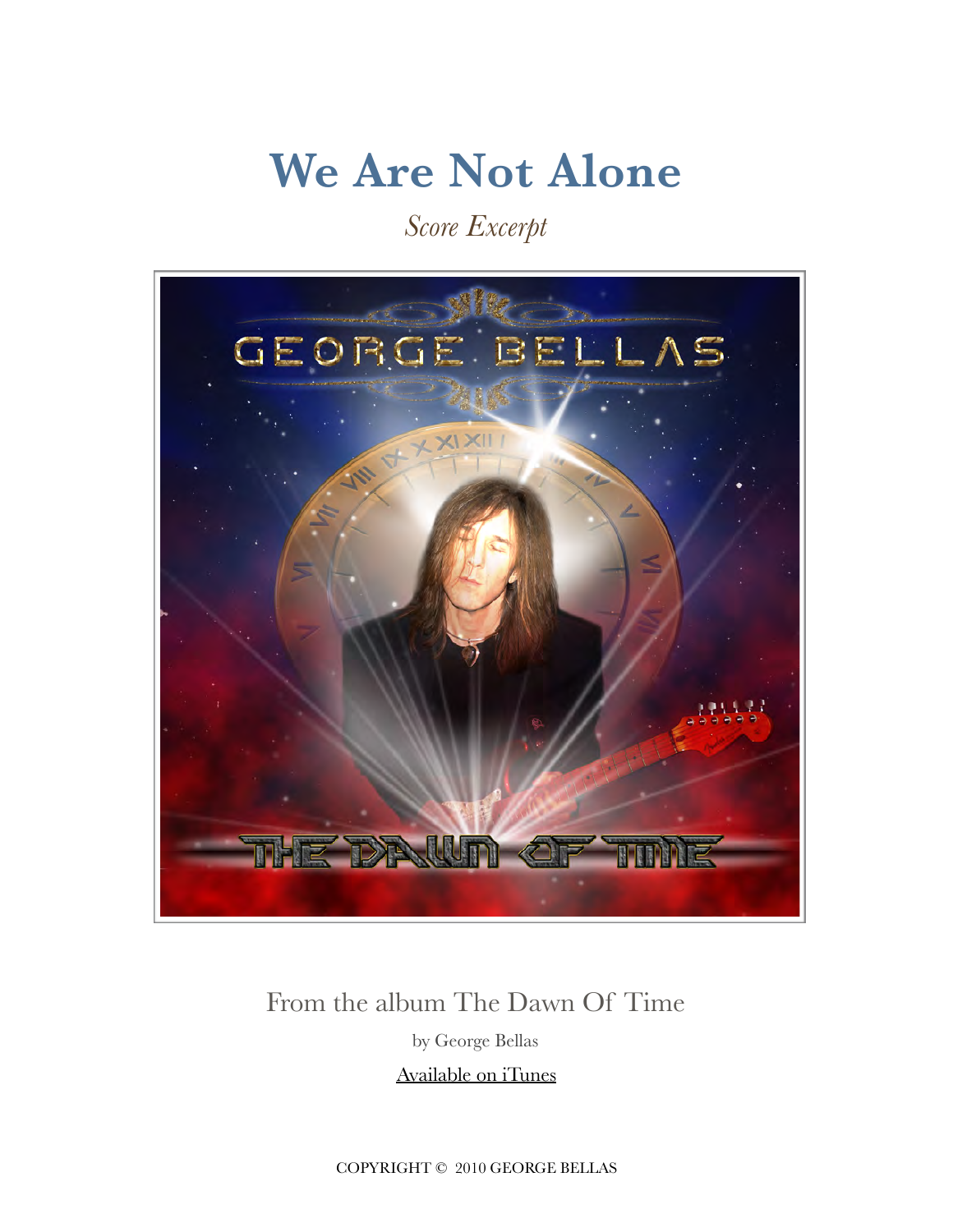# **We Are Not Alone**

## *Score Excerpt*

### Transcription Notes

We Are Not Alone is the 14th song on the 2010 album The Dawn Of Time by George Bellas. A mix of classical and modern compositional devices were used throughout this song, including two-part counterpoint, odd meters, distantly related modulations, and emotionally-driven guitar improvisation.



This composition opens on the dominant chord of G minor with a powerful trumpet call and sixteenth-note figure that leads into the main body of music. Section A is based on two-part counterpoint that is performed by the guitar and electric bass along with additional instruments for melodic support and harmony. The section that follows modulates to the distantly related key of  $C\#$  minor with a meter of 7/8 and an emotionally-charged guitar improvisation played over the tonic, minor dominant, subdominant, and the major dominant. The piece closes with a variation of the main theme in an embellished contrapuntal texture using the piano and other orchestral instruments.

[Buy Album on iTunes](https://itunes.apple.com/us/album/the-dawn-of-time/id383795471)



COPYRIGHT © 2010 GEORGE BELLAS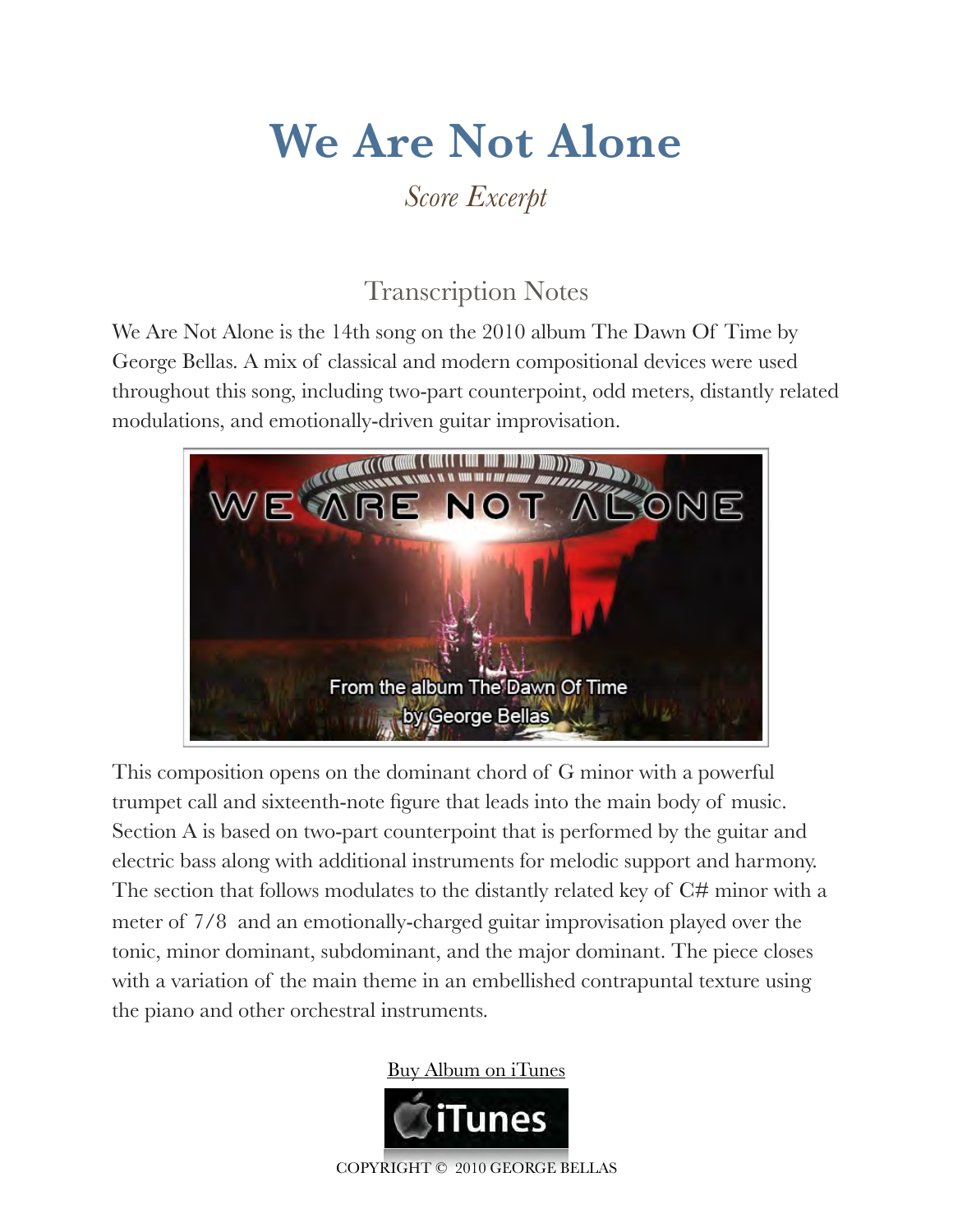



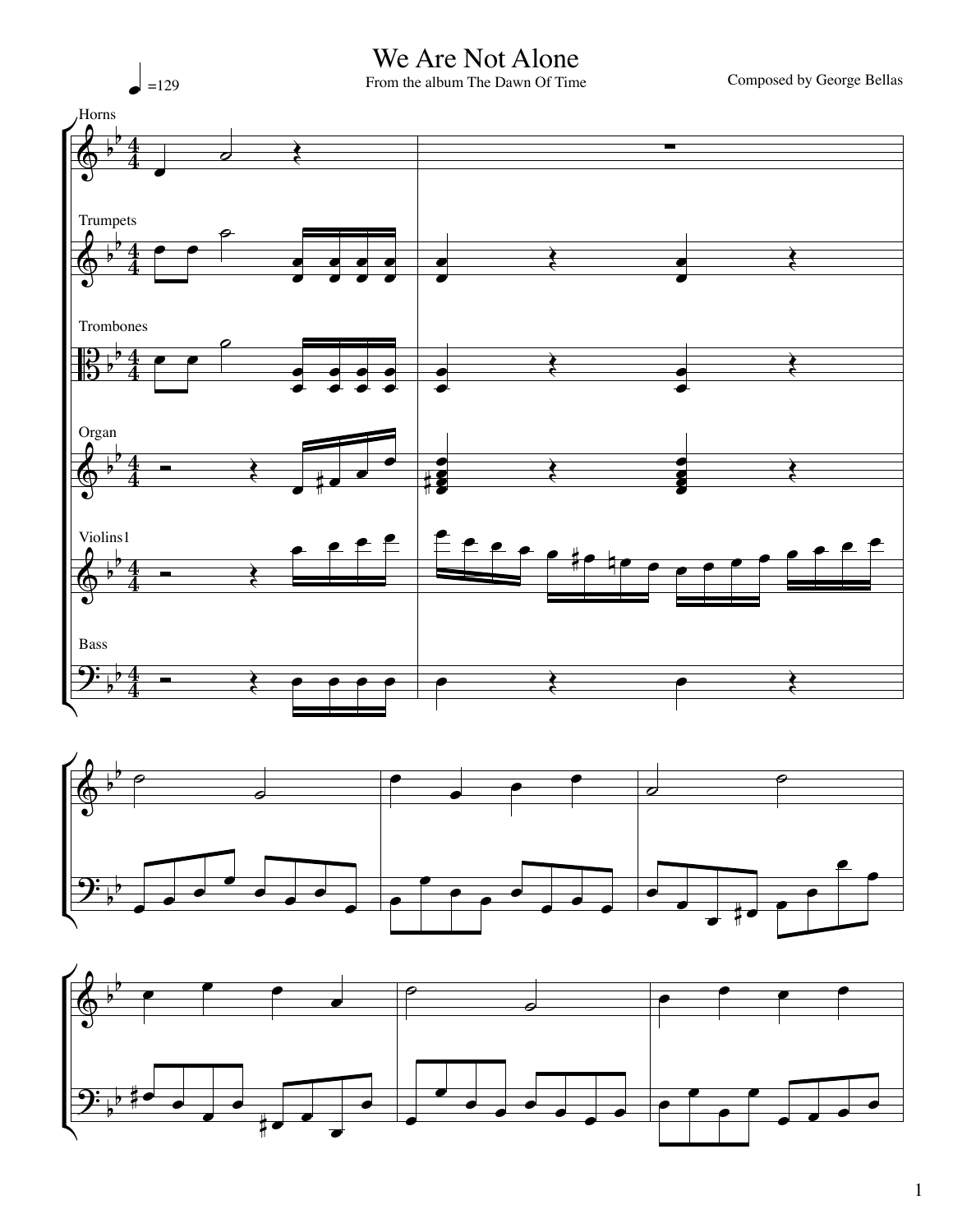







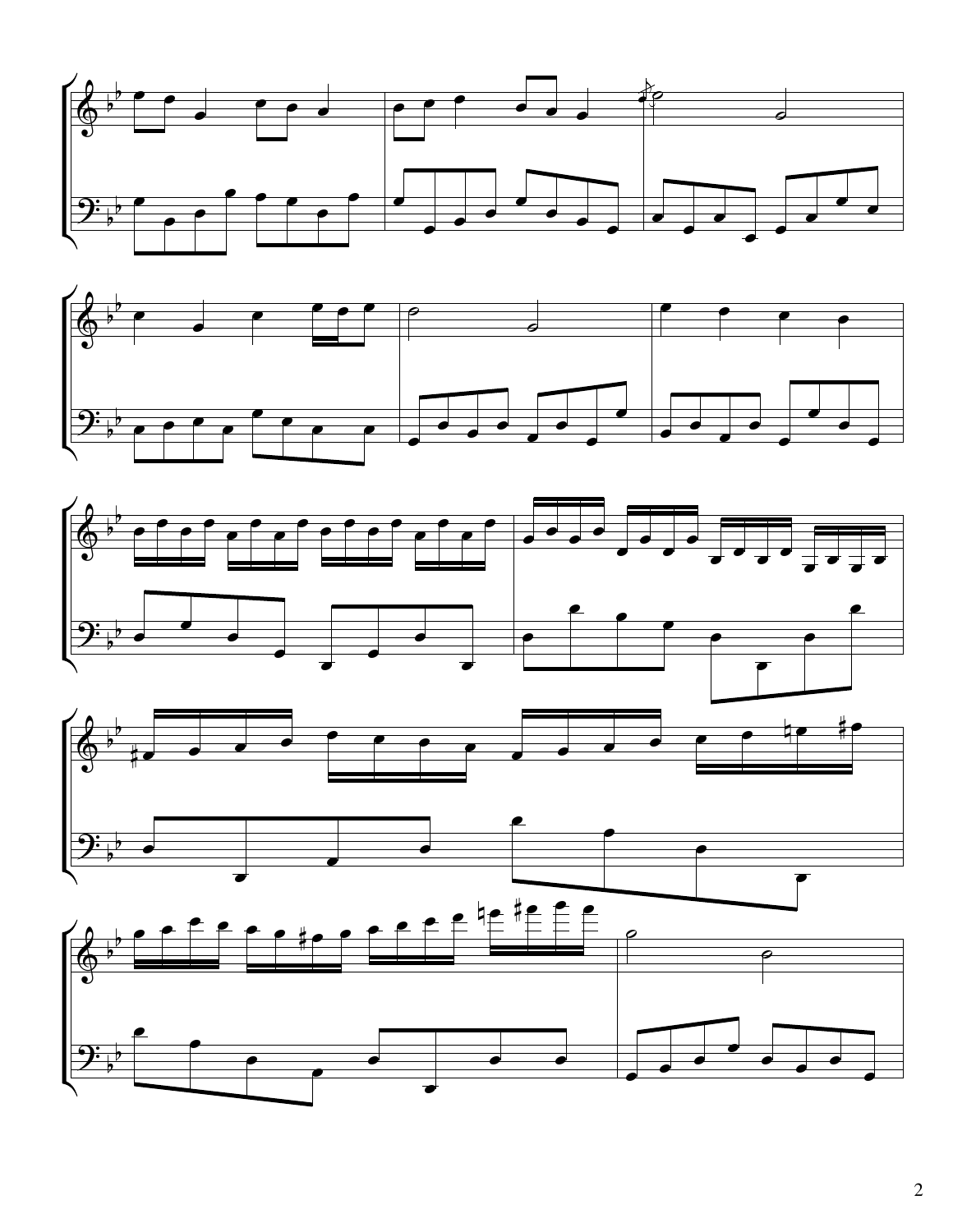







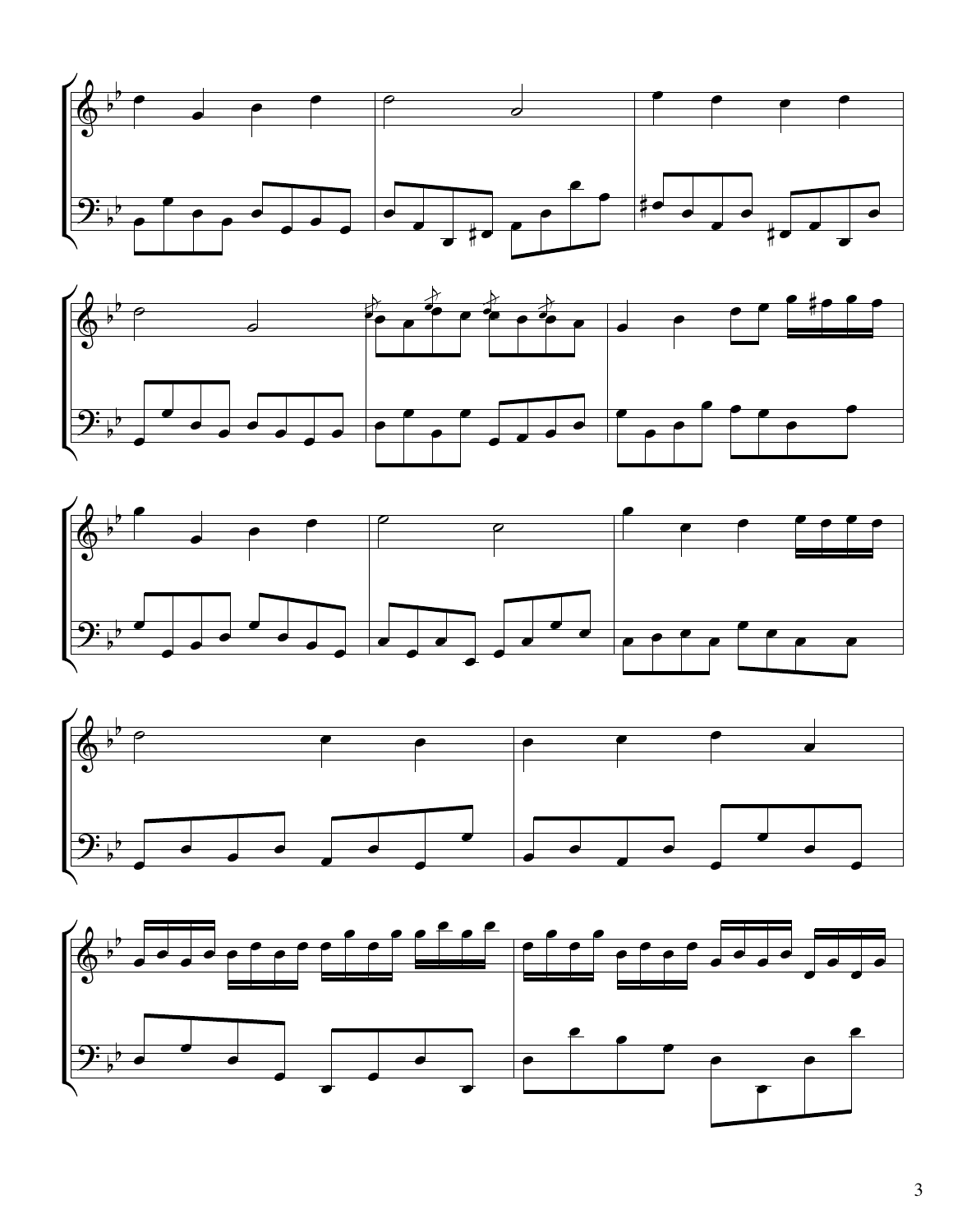





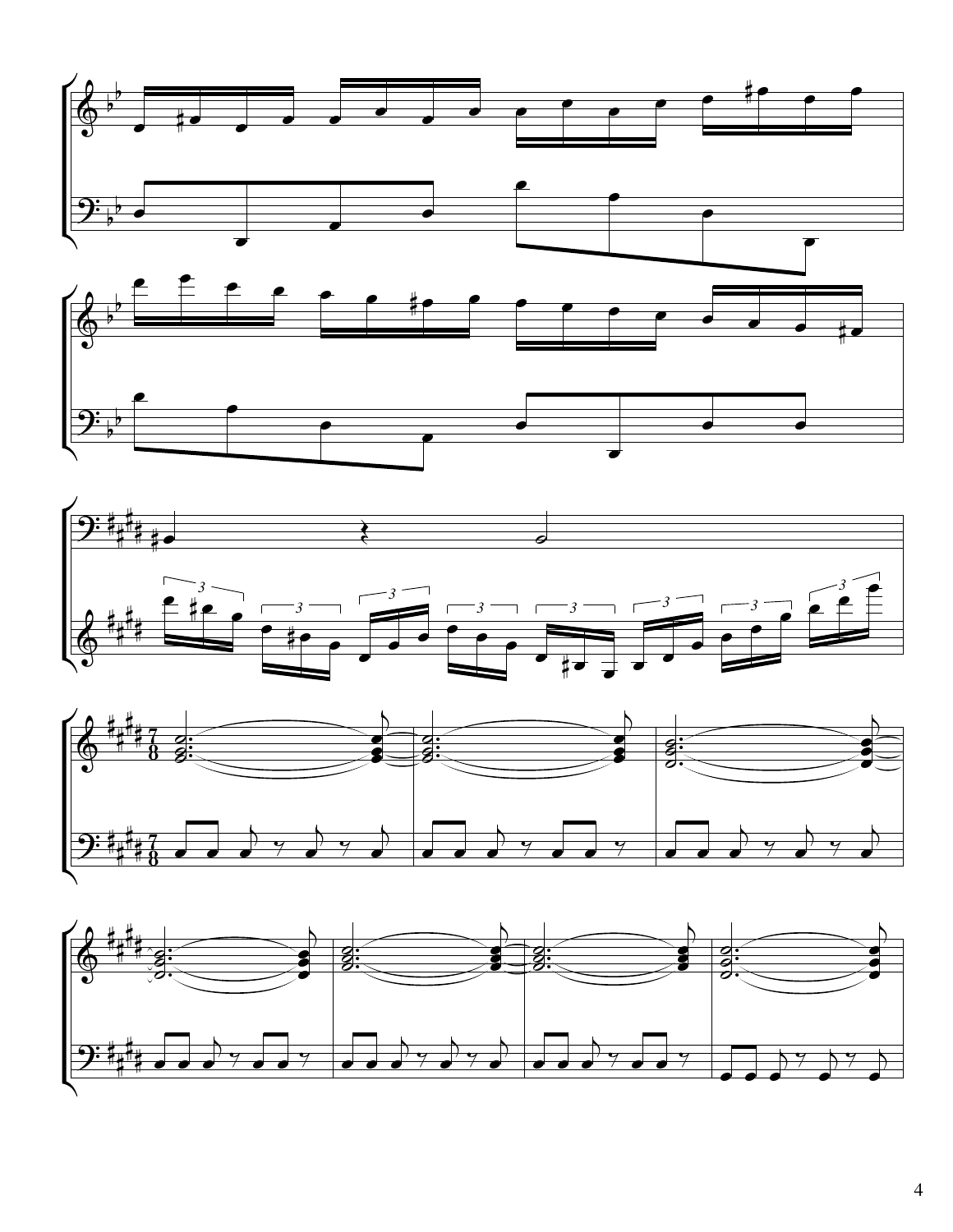







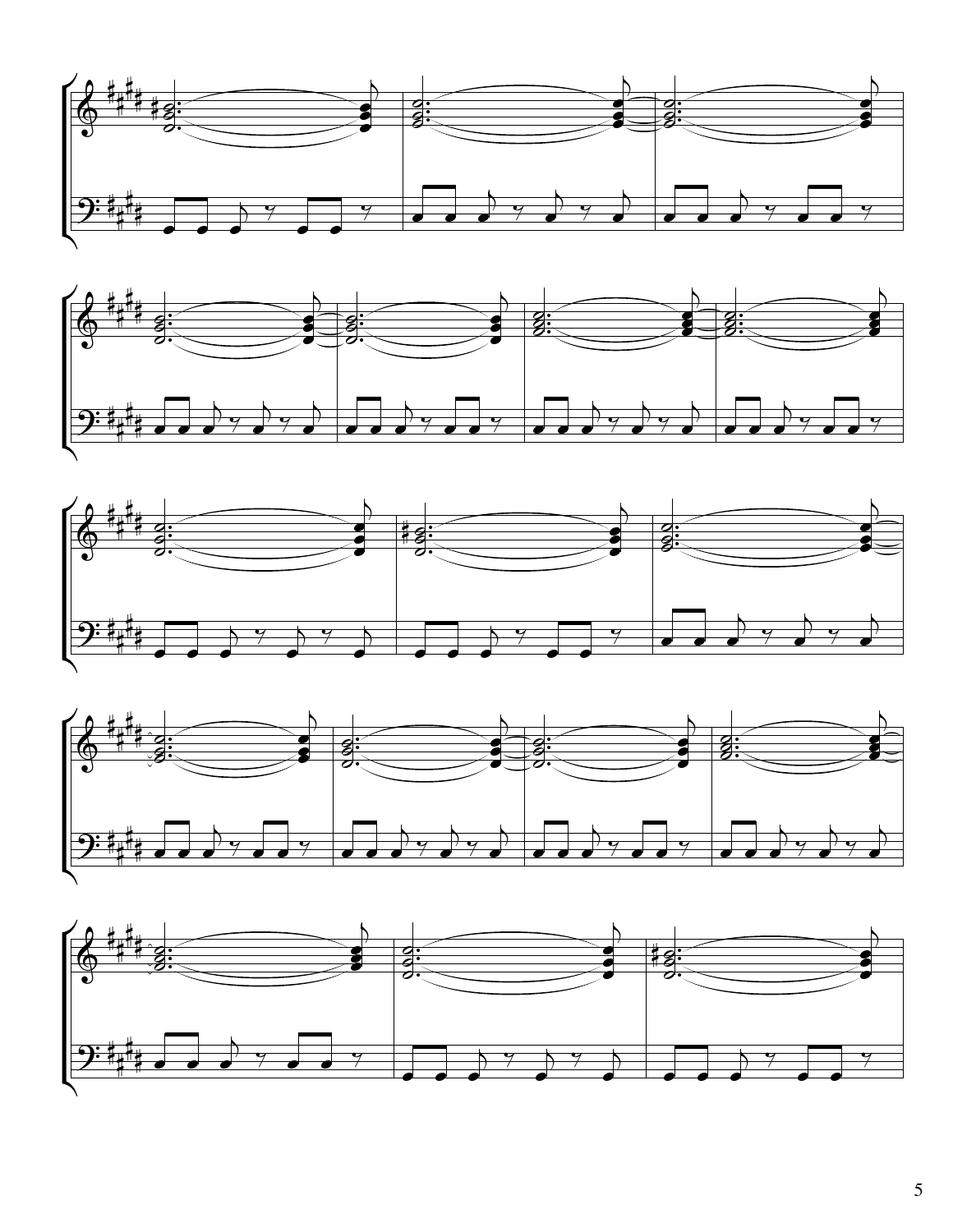







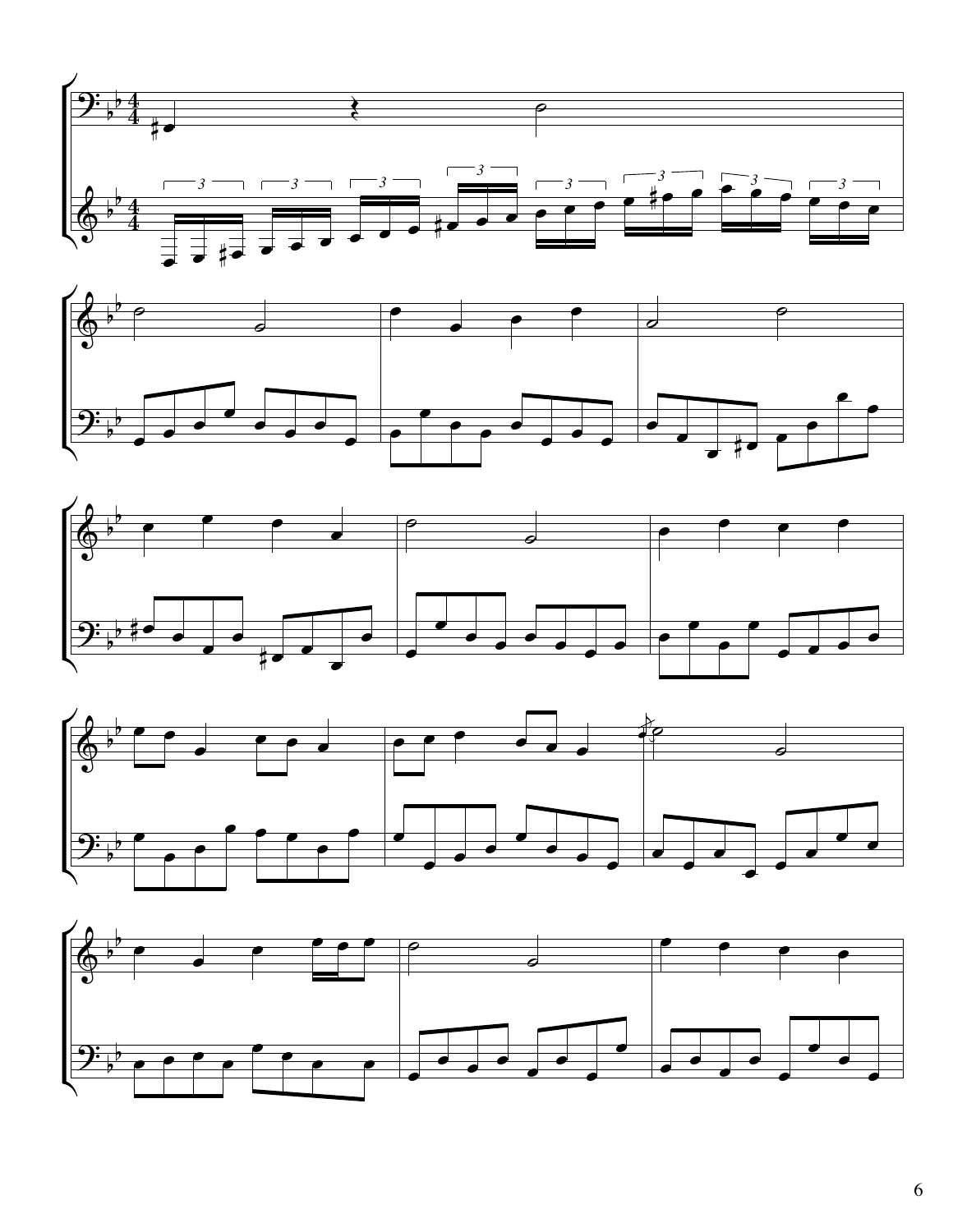



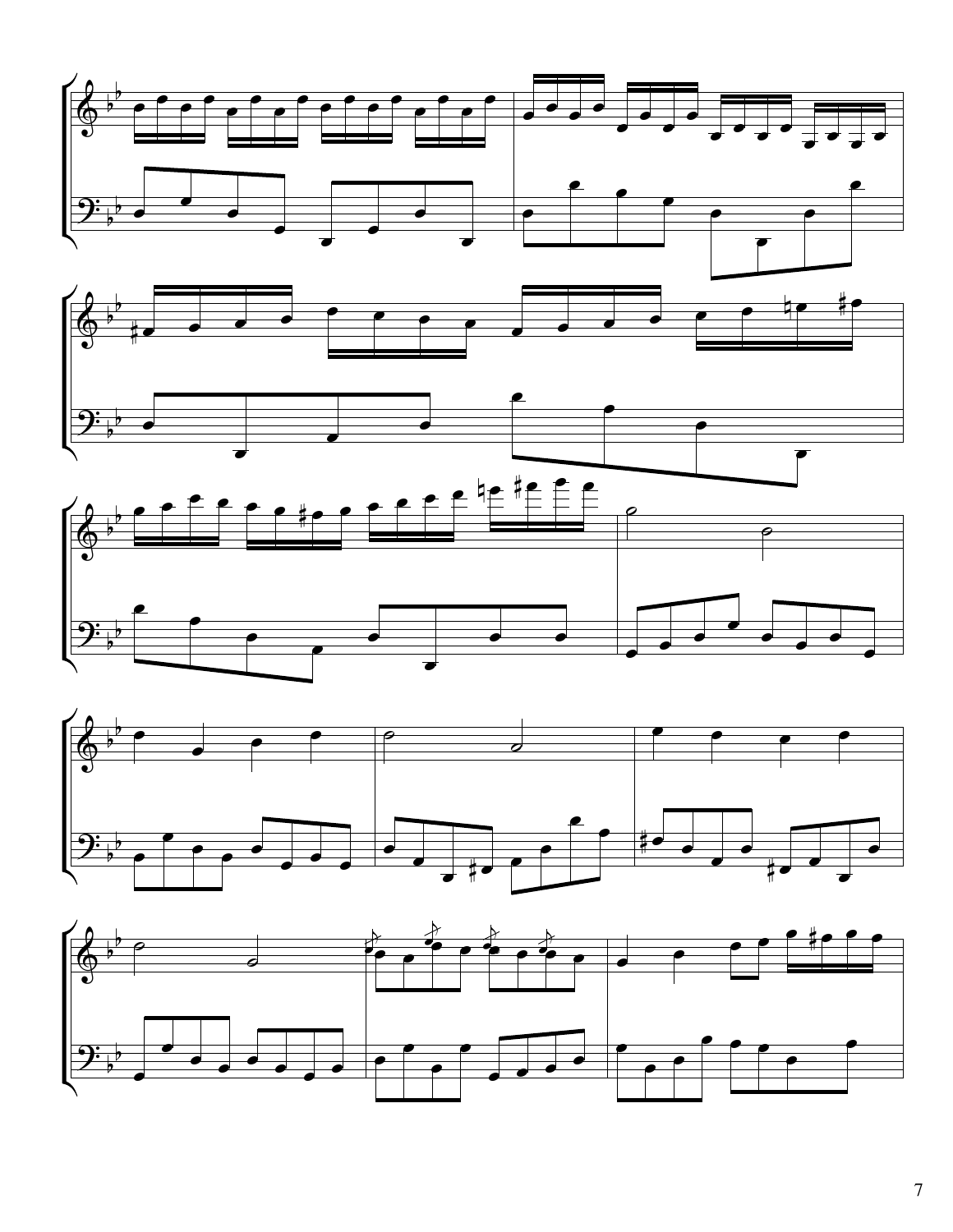







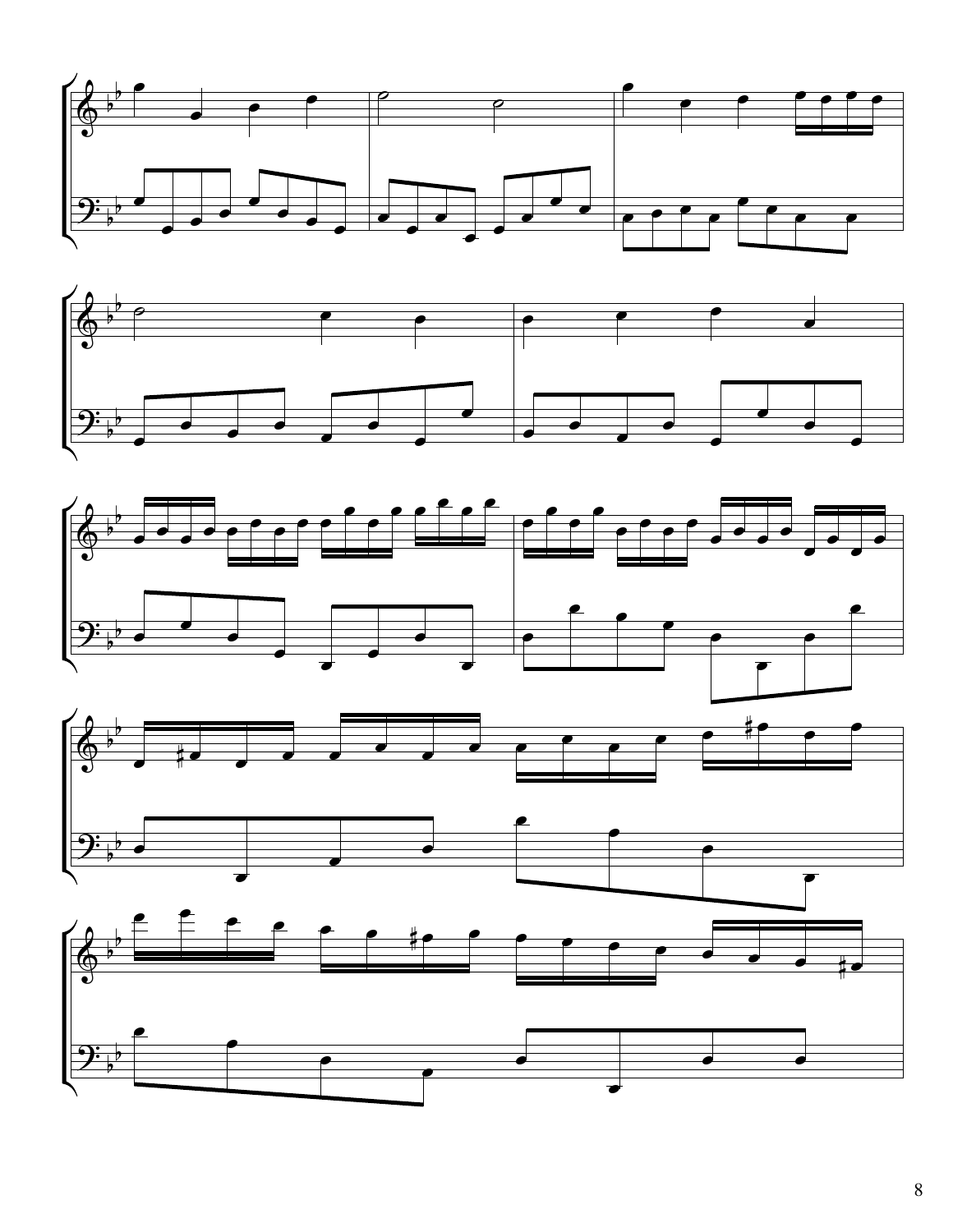







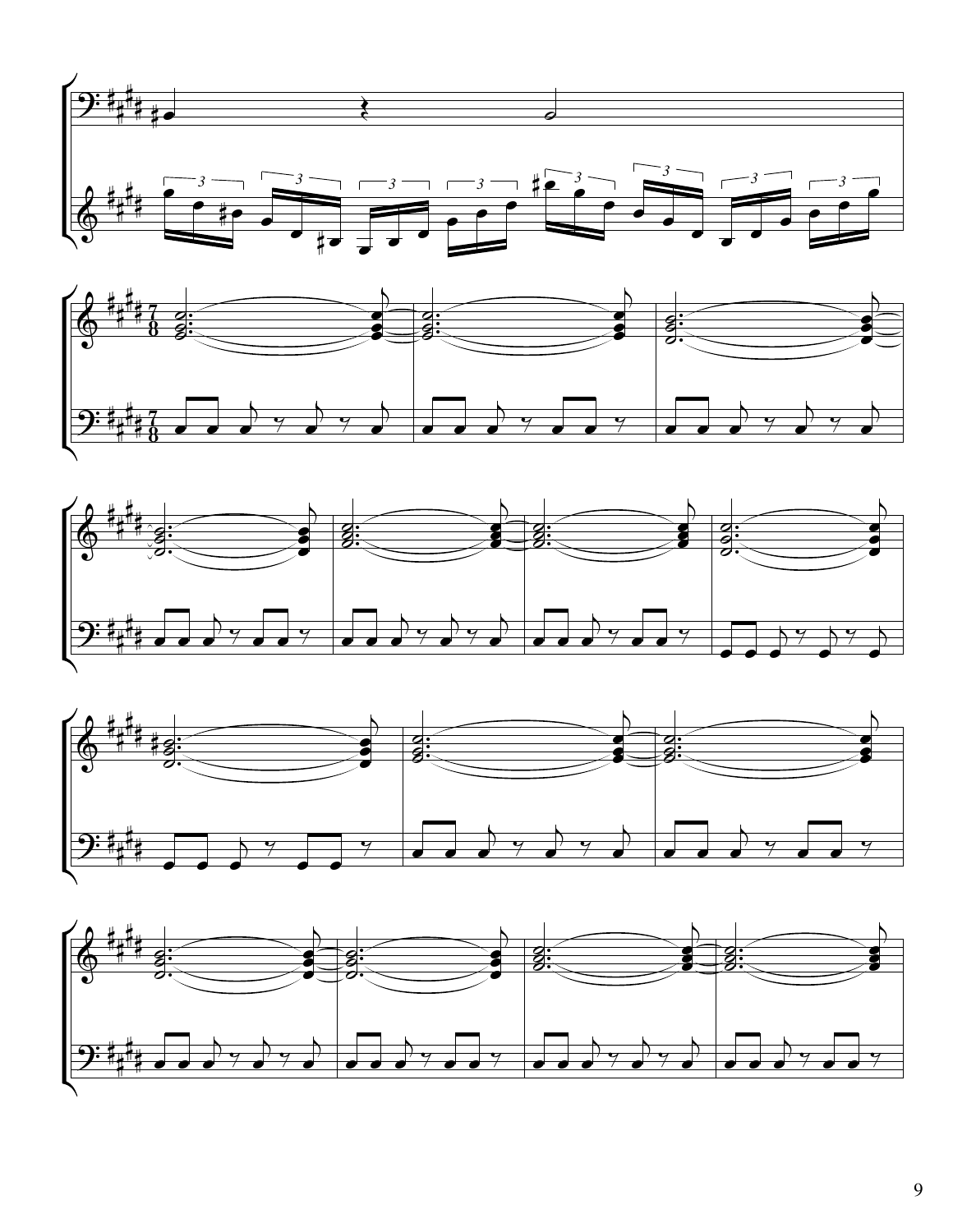







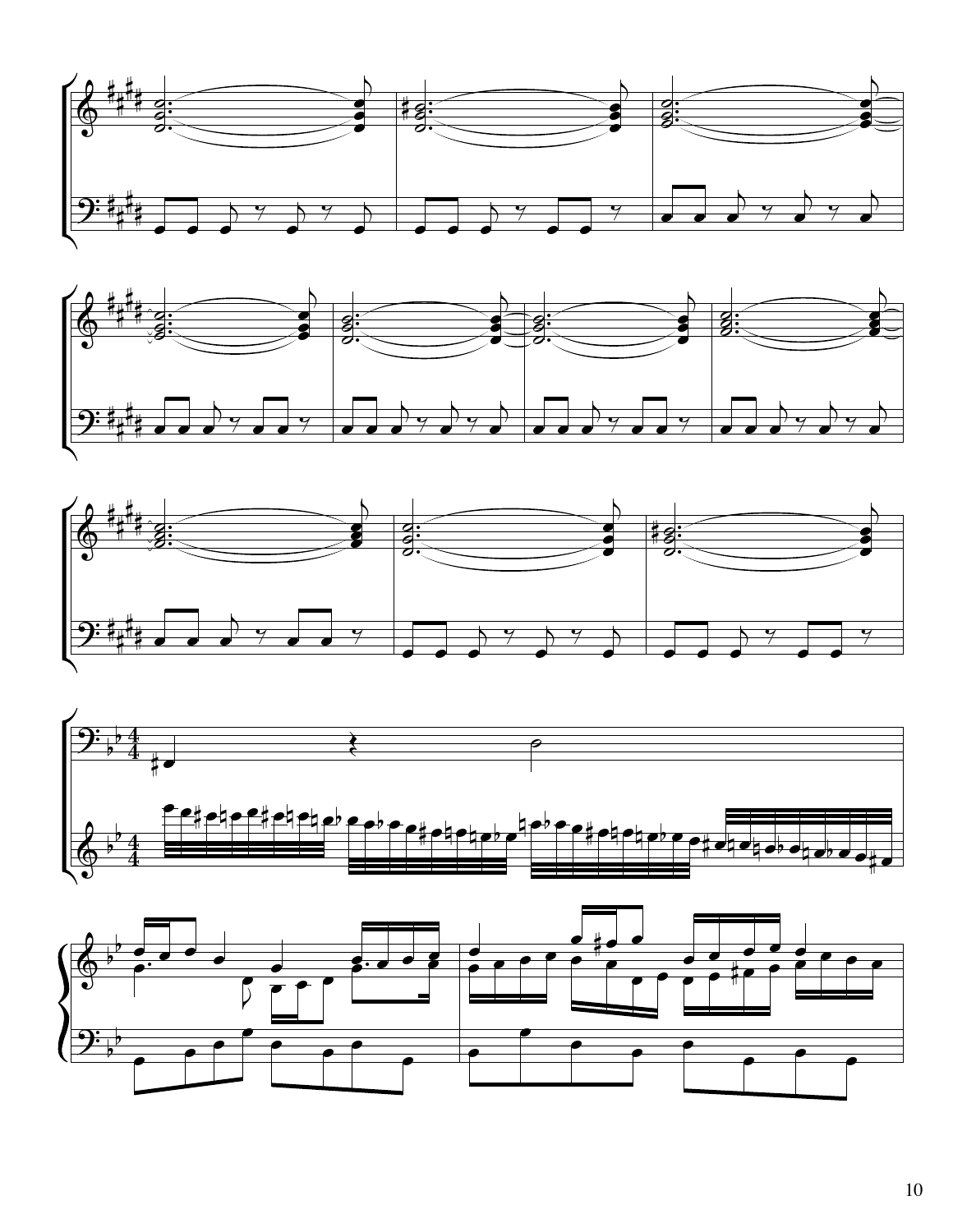





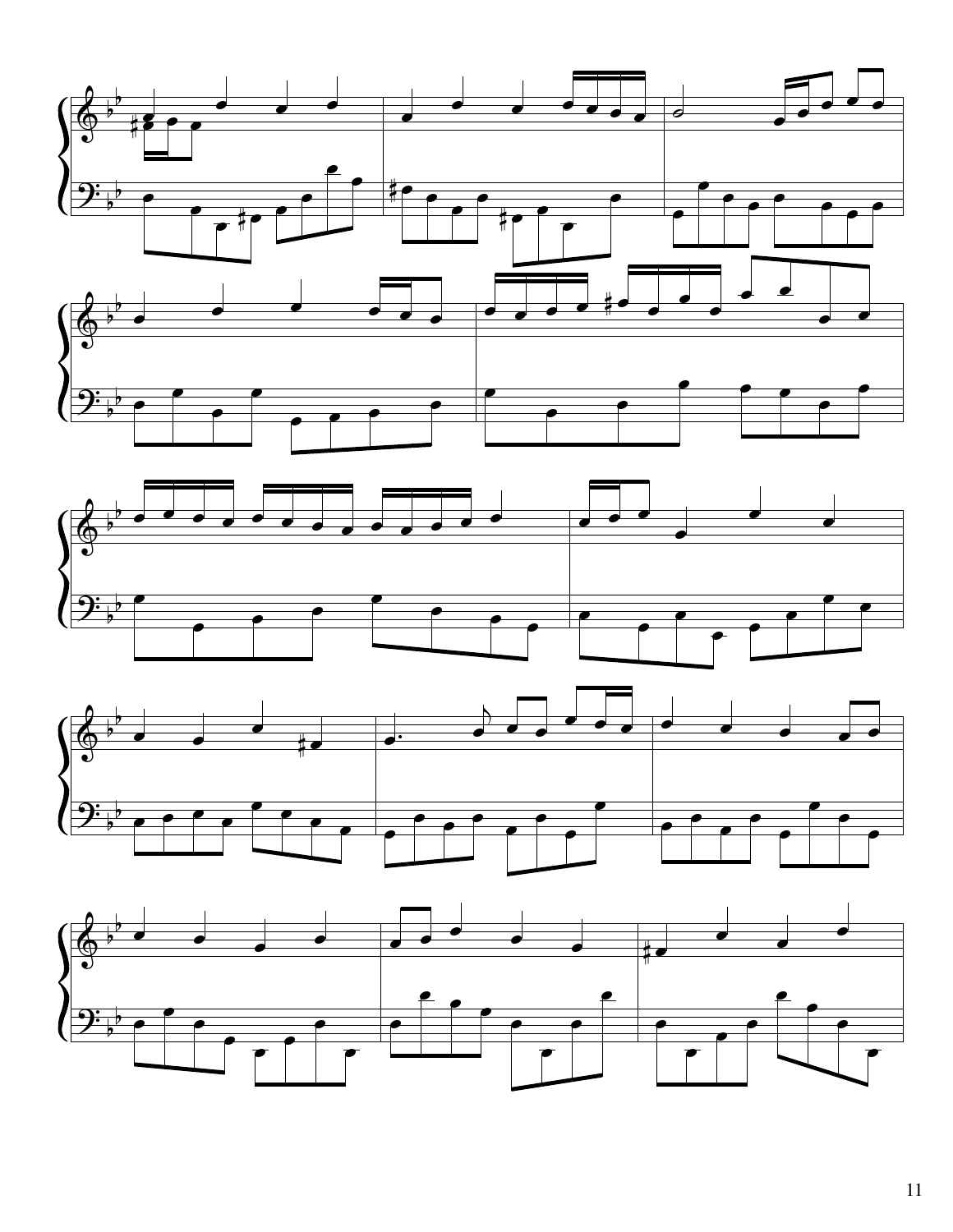